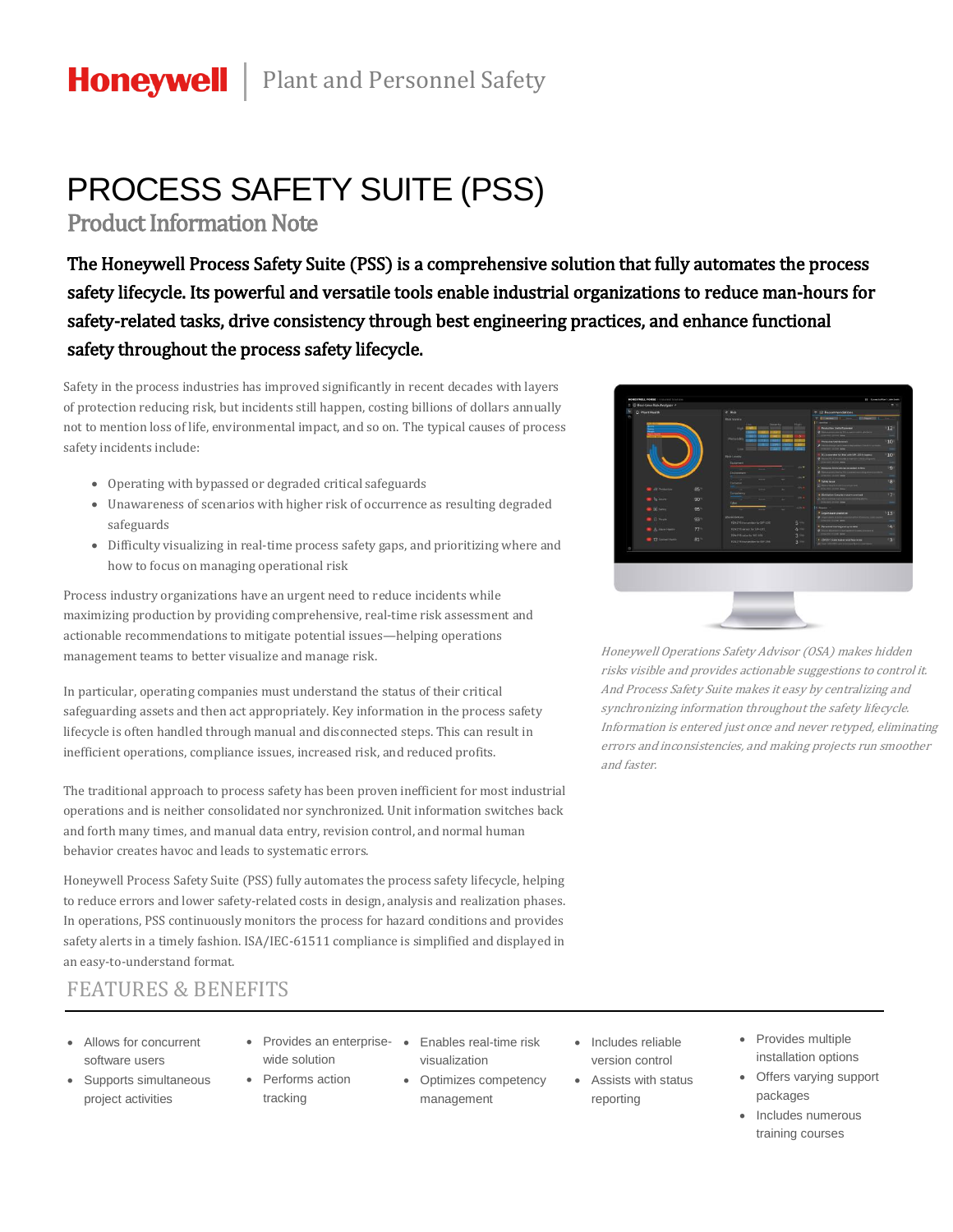

Honeywell Process Safety Suite is designed to identify performance gas over the full process safety lifecycle.

With the comprehensive PSS approach, plant owners/operators can:

- Monitor risk to improve performance
- Streamline work to enhance functional safety
- Utilize tools to optimize Safety Instrumented Function (SIF) programming and commissioning
- Take steps to ensure reliable operations and maintenance

Honeywell Process Safety Suite seamlessly connect the entire process safety lifecycle within a single, integrated solution. The system compares important datasets—Hazard and Operability Studies (HAZOP), Layers of Protection Analysis (LOPA) and Safety Integrity Levels (SILs)—along with information from plant historians and Computerized Maintenance Management Systems (CMMS) and analyzes what should happen versus what does happen, looking for any gaps over the full process safety lifecycle.

Honeywell Process Safety Suite was specifically developed to automate data flow throughout the process safety lifecycle. All data are consolidated in a single model without the need for manual transfer from step to step. This solution simplifies a host of daily operational and maintenance activities, including:

- Device/function testing
- Bypass/override support
- Incident investigations
- Turnaround extensions
- Safety audits and Functional Safety Assessments (FSAs)
- Management of Change (MOC)

# Robust Safety Software

For plants that are already up and running, Honeywell Process Safety Suite software employs the latest techniques to help Process Hazard Analysis (PHA) revalidation teams move smoothly through their work of identifying issues using data from their own unit's performance. In addition, the software improves the speed and accuracy of numerous technical activities needed to properly analyze risk during revalidations.

The PSS solution utilizes a comprehensive, threepronged approach to automate the process safety lifecycle:

Monitor:

- Employ data from plant historians to validate designs or flag issues
- View an up-to-date dashboard answering the question, "What does my process safety risk look like today?"
- Utilize displays for various levels of the organization, from the unit to the corporate level

#### Synchronize:

- When revalidating a PHA, data can be imported from whatever system is currently in use
- As part of PHA and LOPA, perform a comparison of "risk reduction intended" vs. "risk reduction achieved" so gaps can be better prioritized and addressed promptly while optimizing budget

#### Deploy:

- With the PSS solution, the safety lifecycle can be entered at any point
- Once data is entered, it doesn't need to be transcribed from system to system
- Engineers can use templates and reuse previous designs to save time

# Powerful Data Models

Honeywell Operations Safety Advisor (OSA) is a new Software as a Service (SaaS) operational risk management solution that provides industrial customers with a real-time assessment of plant process safety and operating risks. This innovative solution can help prevent extremely rare, catastrophic incidents as well as reduce much more common, minor incidents that lead to production losses.

*Today, important information in the process safety lifecycle is typically handled through many manual and disconnected steps.*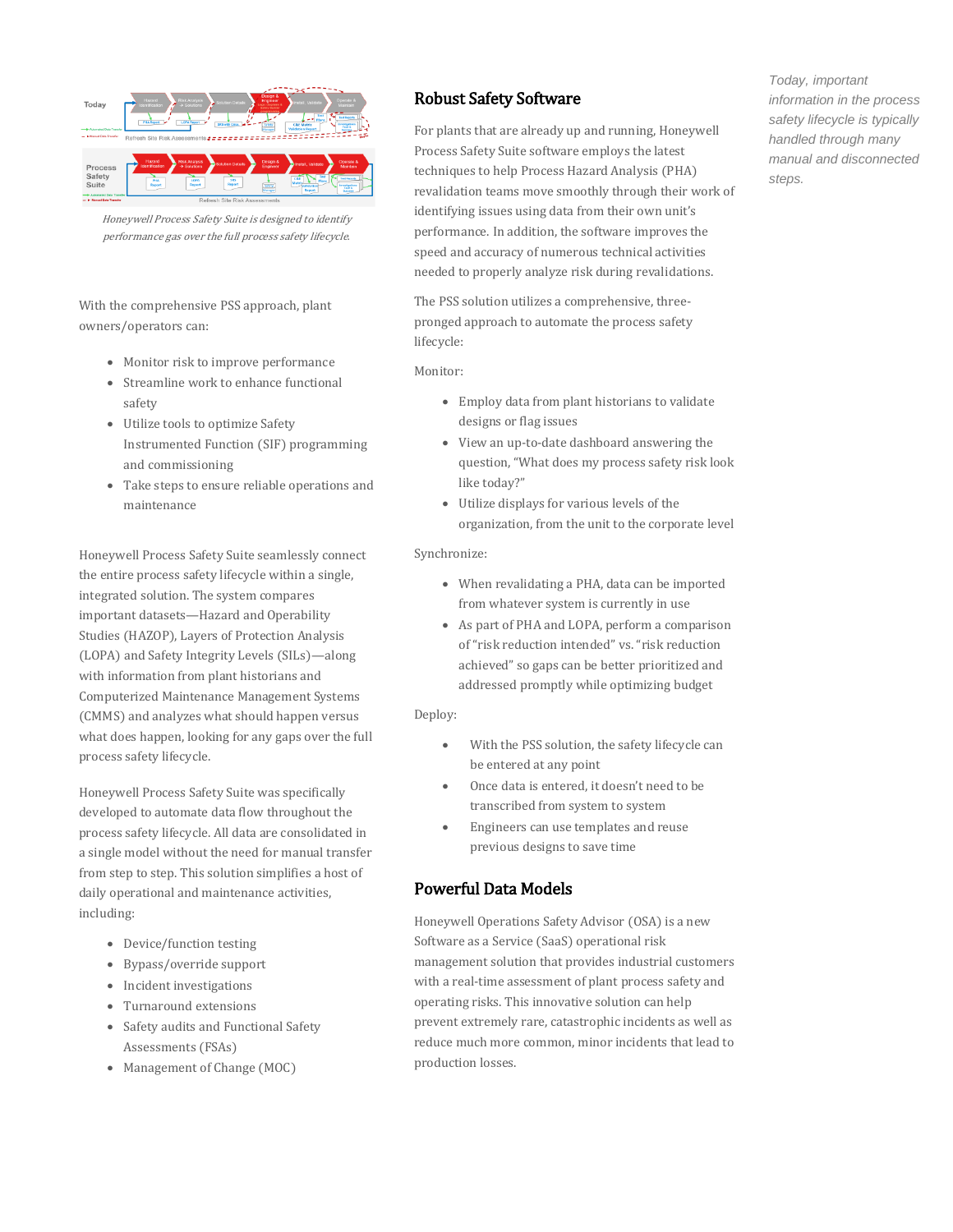*The Honeywell PSS solution helps to reduce errors, lower costs, continuously monitor operations for hazard conditions and provide safety alerts in a timely fashion and in an easy-tounderstand way—that will engage key stakeholders.*

A core element of the Process Safety Suite, Honeywell Forge Operations Safety Advisor (OSA), provides an easy-to-understand picture of process safety risk as it stands today with visibility at the site, division and enterprise levels. Forge OSA collects information from process operations and maintenance, then compares it with the risk analyses in HAZOP and LOPAs to show how the plant is operating. This involves a comparison with the ideal "Digital Twin for Safety" as laid out by the customer's assessment teams.

Honeywell Process Safety Suite utilizes an inherited data model, linking risk rankings down to tagged devices and making it easier to support daily operations and maintenance activities. Interfaces with operating data such as process historians and maintenance management systems provide the insight required to make better business decisions regarding testing, planned outages, safety system performance, and future capital project spend. Previously invisible risk become identifiable by analyzing deviations in operations compared to original design assumptions.



Honeywell Operations Safety Advisor (OSA) provides a real-time assessment of safety and operating risks.

All this is displayed on a risk matrix in near-real time, making it easy for all to understand. And like all Forgebased tools, OSA provides usable insights and recommends prioritized actions to fix the causes of performance issues.

With Honeywell Forge Operations Safety Advisor (OSA), plant operating companies can:

- Monitor on-time testing
- Identify upcoming tests impacting safety
- Collect and classify failures
- Track demands (monitor trip counts vs. assumed from LOPA, classify when spurious, identify when to ignore due to test, and assign initiating cause from PHA)
- Track bypassing (time in bypass and number of times in bypass
- Improve financial returns
- Monitor dashboard safety performance
- Analyze across the organization
- Reduce time for mining process safety data to support daily activities
- Maintain an evergreen PHA
- Streamline MOC efforts while impacting process safety
- Support functional safety assessments and safety audits
- Simplify incident investigations
- Support bypass management
- Identify safety bad actors
- Evaluate future capital spend
- Facilitate testing requirements

# Other Key Components

#### Process Safety Analyzer

Honeywell DynAMo Process Safety Analyzer (PSA) is advanced software solution that automates tracking, analysis and reporting on the operation of shutdown systems and safety elements - like emergency shutdown (ESD) valves. It is intended to help users promptly detect issues like slow-closing of ESDs and continuously ensure process safety.

With the Process Safety Analyzer, industrial organizations can prove to authorities and other entities that continuous validation is performed on essential process safety components. They can also promptly detect issues for faster action when necessary and capture reports to prove proper operation.

#### Safety Workbench

Honeywell Safety Workbench consolidates all the Process Safety Suite tools, synchronizes the information for seamless transfer and revision control, and represents the single source of truth for process and functional safety data. This solution can be used in conjunction with the other PSS components to keep data evergreen and monitor performance to minimize risk moving forward.

When users have an issue with a safety system, they can clearly see the effect on their risk profile, making it easier to manage risks and demonstrate adherence to company policies.

Driven by a patented data model, Safety Workbench enables seamless transfer from one process safety activity to the next. The application enables users to start anywhere in the lifecycle and grow as they go.